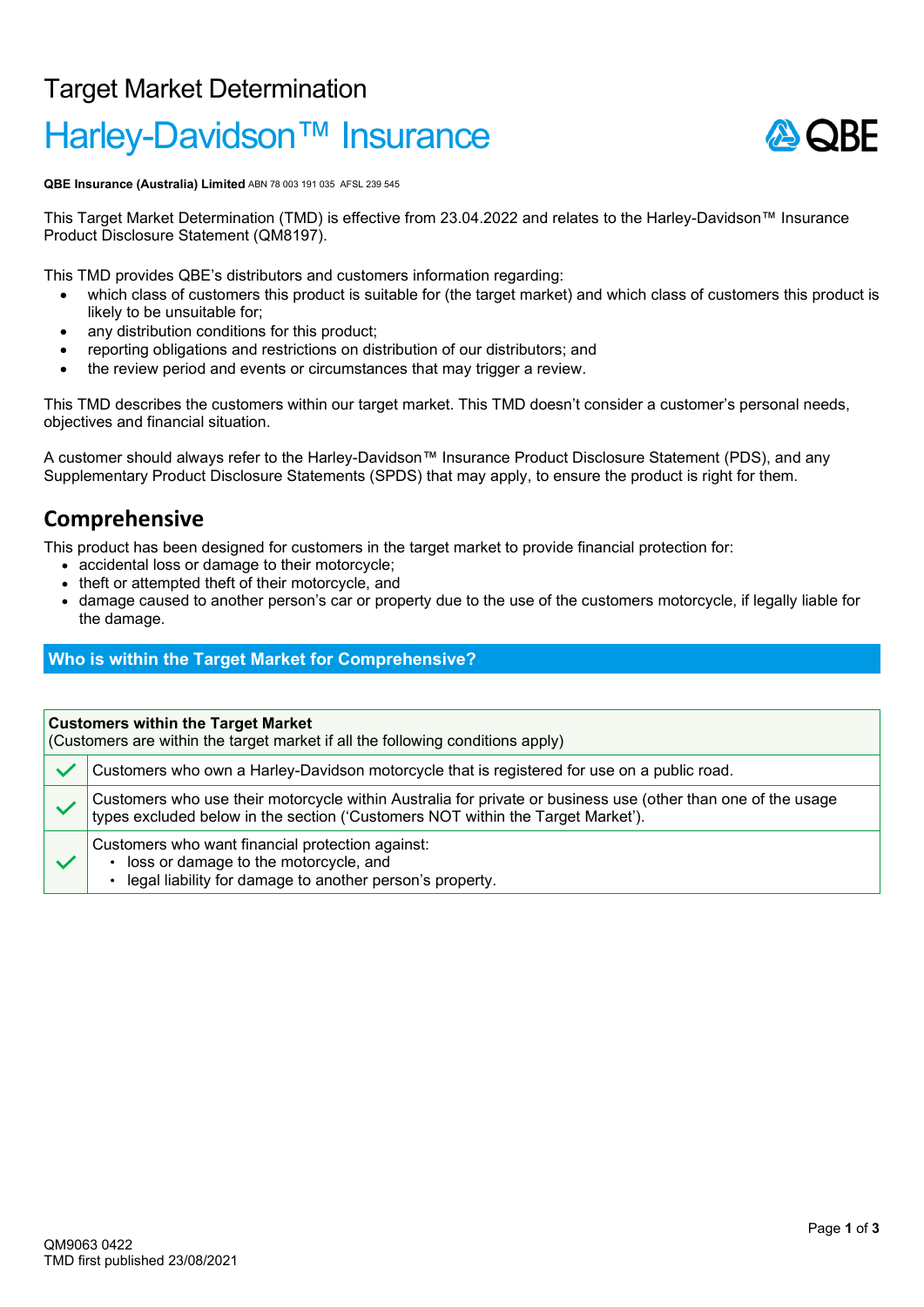| <b>Customers NOT within the Target Market</b><br>(Customers are not within the target market if any of the following conditions apply)                                                                                                                                                                                                                                                                                 |                                                                                                                                                                                                                                                               |  |  |
|------------------------------------------------------------------------------------------------------------------------------------------------------------------------------------------------------------------------------------------------------------------------------------------------------------------------------------------------------------------------------------------------------------------------|---------------------------------------------------------------------------------------------------------------------------------------------------------------------------------------------------------------------------------------------------------------|--|--|
| X                                                                                                                                                                                                                                                                                                                                                                                                                      | Customers who use their motorcycle:<br>• to deliver food<br>as a courier<br>• as a riding instructor<br>• to carry passengers for hire, fare or reward<br>• on a race-track, speedway<br>• for racing, a time trial or in a rally, or<br>to let out for hire. |  |  |
| X                                                                                                                                                                                                                                                                                                                                                                                                                      | Customers who own the following types of unregistered bikes, including (but not limited to);<br>• All-Terrain Vehicle (ATV)<br>• Utility Task Vehicle (UTV), or<br>• Side-by-Side (SxS).                                                                      |  |  |
| X                                                                                                                                                                                                                                                                                                                                                                                                                      | Customers who want cover for Compulsory Third Party (CTP) for bodily injury cover as a result of an accident<br>(this cover is only available under a CTP policy).                                                                                            |  |  |
| <b>Distribution Conditions</b>                                                                                                                                                                                                                                                                                                                                                                                         |                                                                                                                                                                                                                                                               |  |  |
| This product has been appropriately designed to be distributed through a QBE authorised intermediary. The product and<br>the systems it is distributed through have been designed for a customer seeking insurance through an authorised<br>intermediary. The authorised intermediary has taken reasonable steps to understand the key product attributes and<br>align distribution to customers in the target market. |                                                                                                                                                                                                                                                               |  |  |

| <b>Distribution</b>                      | This product can only be sold via QBE's network of approved General Insurance intermediaries who                                                                                                                                                                                                                                                                       |
|------------------------------------------|------------------------------------------------------------------------------------------------------------------------------------------------------------------------------------------------------------------------------------------------------------------------------------------------------------------------------------------------------------------------|
| <b>Restrictions</b>                      | operate under our AFS licence.                                                                                                                                                                                                                                                                                                                                         |
| <b>Distribution</b><br><b>Conditions</b> | This product can only be sold via a QBE approved application system and within the eligibility and<br>underwriting rules.<br>It can be sold to customers within the target market without the customer being provided with any<br>financial product advice or, with either general or personal advice.<br>Make the TMD available to customers who wish to refer to it. |
| <b>Distribution</b>                      | This product can be sold via direct contact between the customer and the authorised representative.                                                                                                                                                                                                                                                                    |
| <b>Method</b>                            | This product is not available online for customers to purchase directly.                                                                                                                                                                                                                                                                                               |

#### **Reporting Obligations for Distributors**

Distributors of this product are required to provide QBE with complaints information about this product through the agreed complaints submission process including:

- The number of complaints the distributor has received about this product during the reporting period;<br>• A brief summary about the nature of the complaint raised and any steps taken to address the compla
- A brief summary about the nature of the complaint raised and any steps taken to address the complaint; and<br>• Any general feedback our distributor may have received on this product.
- Any general feedback our distributor may have received on this product.

Distributors should include sufficient details about the complaint that would allow QBE to identify whether the TMD may no longer be appropriate to the class of customers.

**Reporting Period:** 6 monthly or as otherwise agreed with the Distributor and no later than 10 business days after the agreed complaints reporting date.